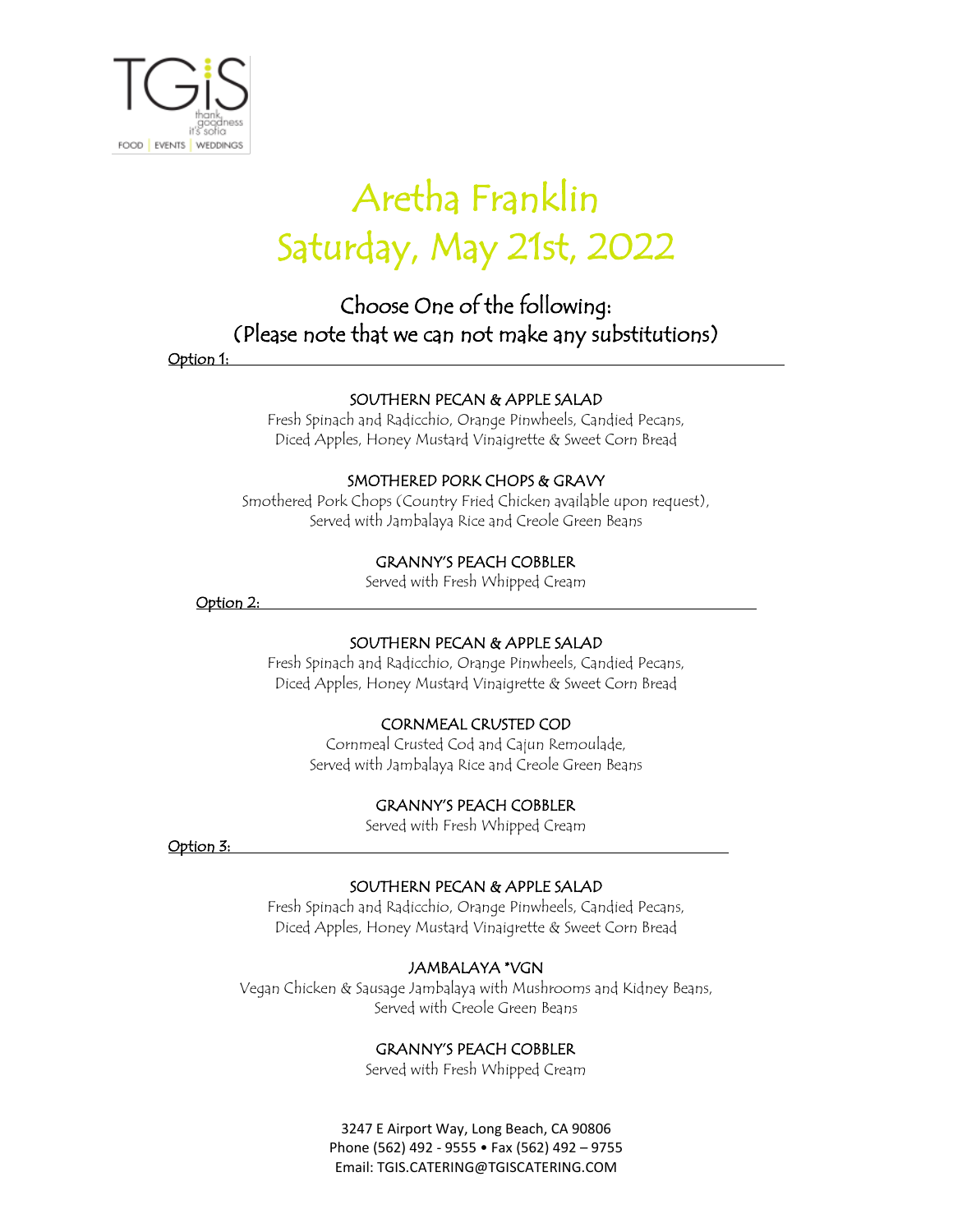

| POPS DINNER - ORDER FORM      |                          |                                  |                     |  |    |
|-------------------------------|--------------------------|----------------------------------|---------------------|--|----|
| <b>ARETHA FRANKLIN</b>        |                          |                                  |                     |  |    |
|                               | Saturday, May 21st, 2022 |                                  |                     |  |    |
| <b>TABLE</b><br><b>NUMBER</b> | \$70.00 PER PERSON       |                                  |                     |  |    |
| # OF                          | Quantity                 |                                  |                     |  |    |
| <b>GUESTS</b>                 |                          |                                  | <b>TABLE NUMBER</b> |  |    |
| <b>RESERVATION</b>            |                          | <b>OPTION 1</b>                  |                     |  |    |
| NAME:                         |                          |                                  | OPTION <sub>2</sub> |  |    |
| <b>ADDRESS:</b>               |                          |                                  | OPTION 3            |  |    |
|                               |                          |                                  | <b>TOTAL MEALS</b>  |  |    |
|                               |                          | OPTIONAL - 'JOE-TO-GO'           |                     |  |    |
|                               |                          | Decaf or Regular Coffee in a     |                     |  |    |
|                               |                          | 'Joe-To-Go' for your table. \$20 |                     |  |    |
|                               |                          |                                  | Quantity            |  | \$ |
|                               |                          |                                  | <b>DECAF</b>        |  |    |
| E-MAIL:                       |                          |                                  | <b>REGULAR</b>      |  |    |
|                               |                          |                                  | <b>SUB TOTAL</b>    |  |    |
|                               |                          |                                  | Tax 10.25%          |  |    |
|                               |                          |                                  | Gratuity            |  |    |
| <b>CELL PHONE:</b>            |                          |                                  | <b>TOTAL</b>        |  |    |

Dinner service begins promptly at 7:00 PM

## **IMPORTANT!**

**Dinner Service comes with China and Flatware for Salad and Dinner Service. Disposable Dessert Plates, and Cups will be provided due to service not interrupting the show. Please Place Your Final Menu Order By Tuesday, May 17th, 2022 by 12:00pm**

**Via email to** kgarcia@tgiscatering.com

**Tables will be served in the order we receive Final Menu Confirmation and Payment. Please Respond Promptly So That We May Provide Prompt Service To Your Table The Evening Of May 21st, 2022.**

**PLEASE BE AWARE: You will be provided with a confirmation email for your order, if you do not receive a confirmation email please reach out to our offices at (562) 492-9555**

## POPS

3247 E Airport Way, Long Beach, CA 90806 Phone (562) 492 - 9555 • Fax (562) 492 – 9755 Email: TGIS.CATERING@TGISCATERING.COM